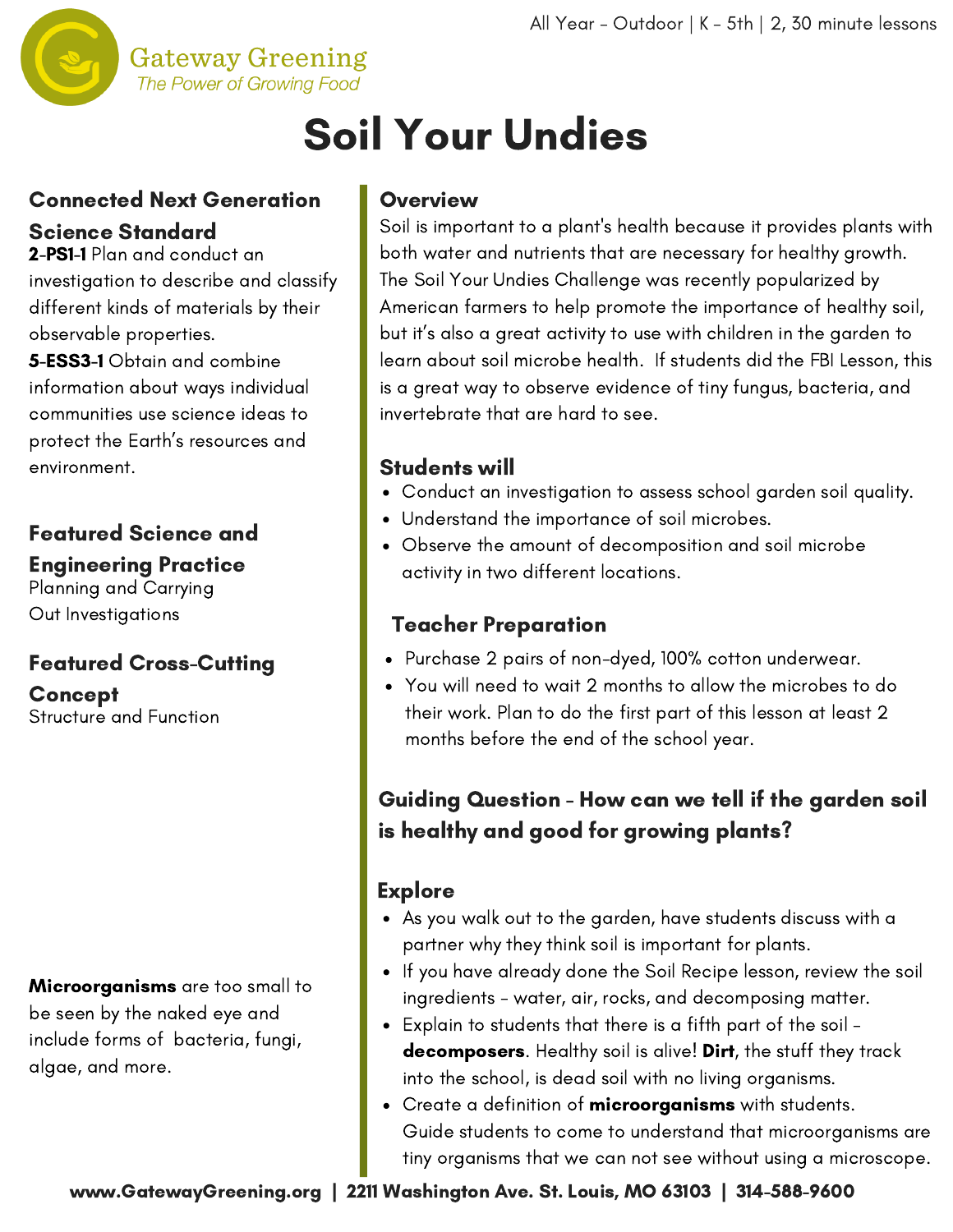

#### **Materials**

- Teacher small whiteboard, chalkboard, or poster-board
- Garden notebooks or Soil your Undies worksheets and clipboards

**Gateway Greening** 

- Pencils
- Ruler
- Hand trowels or shovels
- 2 garden signs or labels
- 2 pairs of white, 100% cotton underwear

#### **Setting**

- School garden or green space
- Can be taught at any time of year the ground is not frozen.
- Today, they are going to set up an 2 month long experiment so they can see evidence of those tiny, soil microorganisms. The more microorganisms the soil has, the healthier it is.
- With students, choose 2 different spots in the garden to test the soil. Consider locations like garden beds, a grassy lawn, a native plant garden, or somewhere in the schoolyard that has few plants. Make sure it is a location that will not be disturbed in the next 2 months.
- Hand out trowels or shovels. Students then dig a hole as wide as the underwear at each site. The whole should be 6-8 inches deep since most organic activity takes place in the top soil layer.
- Allow students a few minutes to observe the soil and soil organisms. Does the soil look healthy? Do you think it is a good home for microorganisms?
- After digging the hole, spread the underwear out in the hole and cover well with soil. Mark and label the site clearly with a name, like "Location 1" and "Location 2", for easy retrieval 2 months later!

### Digging Deeper

- After burying the underwear, give students a few minutes to write or draw what they think will happen to the buried underwear. Will the underwear look the same at each location? How might the microorganisms affect the underwear? Gather a few student responses.
- All of the underwear, except the elastic waistband, is made from cotton, a plant. How might the cotton part change compared to the synthetic waistband? Or Which part of the underwear do you think the worms and microorganisms will eat? Give students a few minutes to change their prediction after the class discussion.
- Which environment do they think will attract more microorganisms? Take a class vote of which location will have the healthiest soil and record the responses.
- Mark a date at least 2 months away to dig up the underwear experiment.